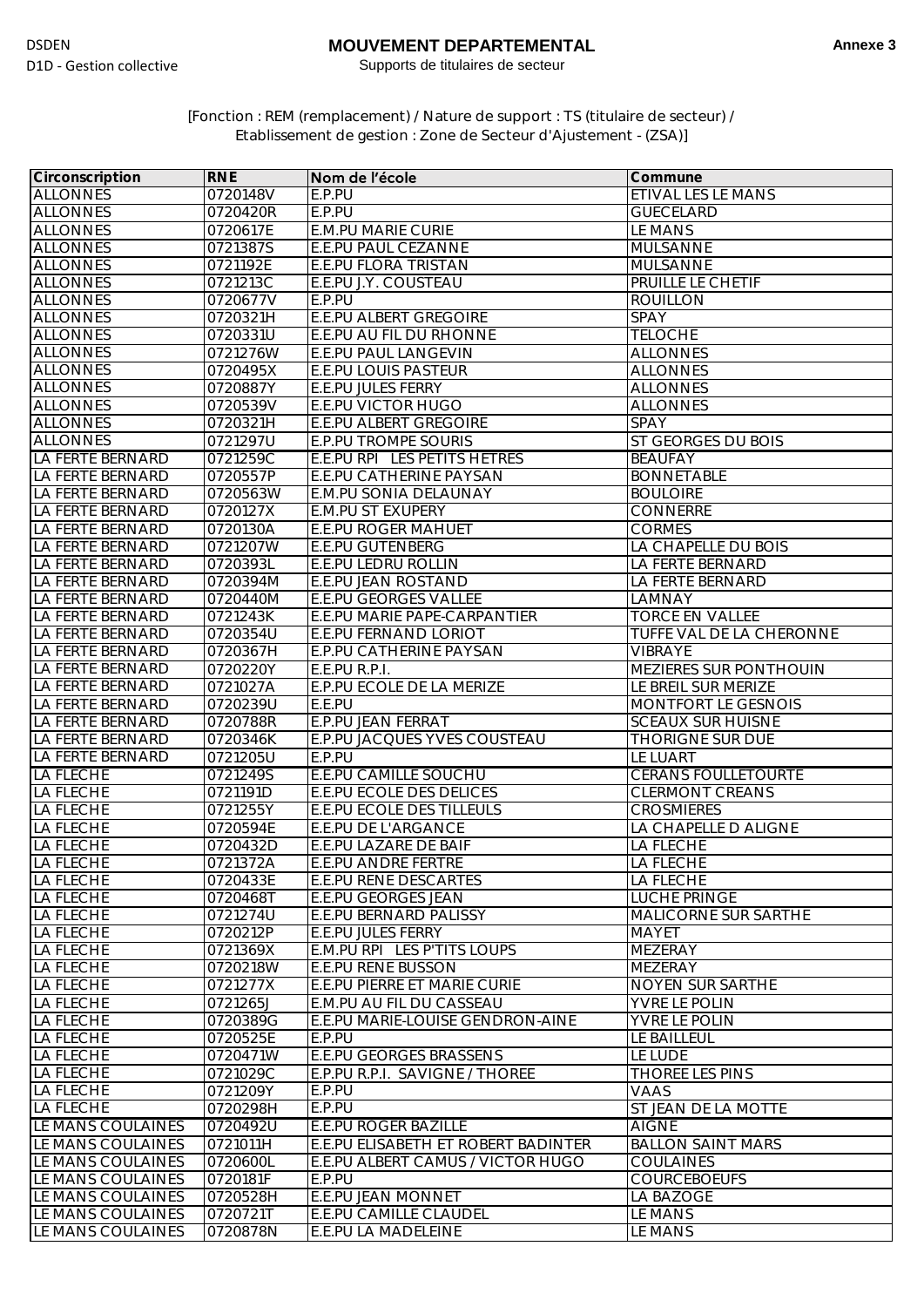## **MOUVEMENT DEPARTEMENTAL**

Supports de titulaires de secteur

[Fonction : REM (remplacement) / Nature de support : TS (titulaire de secteur) / Etablissement de gestion : Zone de Secteur d'Ajustement - (ZSA)]

| Circonscription    | <b>RNE</b> | Nom de l'école                   | Commune                   |
|--------------------|------------|----------------------------------|---------------------------|
| LE MANS COULAINES  | 0720721T   | <b>E.E.PU CAMILLE CLAUDEL</b>    | <b>LE MANS</b>            |
| LE MANS COULAINES  | 0720867B   | E.M.PU LA MADELEINE              | LE MANS                   |
| LE MANS COULAINES  | 0720236R   | <b>E.E.PU LOUIS ROUZAY</b>       | <b>MONTBIZOT</b>          |
| LE MANS COULAINES  | 0721197K   | <b>E.M.PU MAURICE GENEVOIX</b>   | <b>SARGE LES LE MANS</b>  |
| LE MANS COULAINES  | 0721071Y   | E.P.PU                           | SOULIGNE SOUS BALLON      |
| LE MANS COULAINES  | 0720292B   | E.P.PU                           | <b>ST PAVACE</b>          |
| LE MANS COULAINES  | 0721077E   | E.E.PU CASIMIR ROUZAY            | STE JAMME SUR SARTHE      |
| LE MANS COULAINES  | 0720771X   | E.P.PU                           | STE SABINE SUR LONGEVE    |
| LE MANS COULAINES  | 0720772Y   | E.E.PU LES 7 PLUMES              | <b>ST SATURNIN</b>        |
| LE MANS COULAINES  | 0720721T   | E.E.PU CAMILLE CLAUDEL           | LE MANS                   |
| LE MANS COULAINES  | 0720979Y   | <b>E.P.PU GEORGES BRAQUE</b>     | <b>COULAINES</b>          |
| LE MANS COULAINES  | 0720291A   | E.M.A. PAULINE KERGOMARD         | LE MANS                   |
| LE MANS COULAINES  | 0721388T   | E.P.PU LEONARD DE VINCI          | NEUVILLE-SUR-SARTHE       |
| LE MANS EST        | 0721229V   | <b>E.E.PU LOUISE MICHEL</b>      | <b>CHAMPAGNE</b>          |
| LE MANS EST        | 0720871F   | E.M.PU PAULINE KERGOMARD         | CHAMPAGNE                 |
| LE MANS EST        | 0720589Z   | E.M.PU L'AUNEAU                  | <b>CHANGE</b>             |
| LE MANS EST        | 0721073A   | E.E.PU L'EPAU                    | <b>CHANGE</b>             |
| LE MANS EST        | 0721058J   | E.M.PU ARTHUR RIMBAUD            | LE MANS                   |
| <b>LE MANS EST</b> | 0721373B   | <b>E.M.PU DANIELLE CASANOVA</b>  | <b>LE MANS</b>            |
| LE MANS EST        | 0721059K   | <b>E.M.PU PETIT LOUVRE</b>       | LE MANS                   |
| LE MANS EST        | 0721060L   | E.E.PU EPAU                      | <b>LE MANS</b>            |
| LE MANS EST        | 0721373B   | E.M.PU DANIELLE CASANOVA         | <b>LE MANS</b>            |
| <b>LE MANS EST</b> | 0721061M   | E.E.PU PAUL ELUARD - SABLONNIERE | <b>LE MANS</b>            |
| <b>LE MANS EST</b> | 0720615C   | <b>E.M.PU HAUREAU</b>            | LE MANS                   |
| LE MANS EST        | 0720786N   | <b>E.E.PU JACQUES PREVERT</b>    | <b>SAVIGNE L EVEQUE</b>   |
| LE MANS EST        | 0720744T   | <b>E.E.PU CLAUDE CHAPPE</b>      | ST MARS LA BRIERE         |
| LE MANS EST        | 0720390H   | E.E.PU CHAMP MANON - CONDORCET   | YVRE L EVEQUE             |
| LE MANS EST        | 0721235B   | E.E.PU VILLARET                  | <b>LE MANS</b>            |
| LE MANS EST        | 0721059K   | E.M.A. PETIT LOUVRE              | LE MANS                   |
| LE MANS EST        | 0721061M   | E.E.PU PAUL ELUARD - SABLONNIERE | <b>LE MANS</b>            |
| LE MANS EST        | 0720880R   | <b>E.E.PU GASTON BACHELARD</b>   | LE MANS                   |
| LE MANS EST        | 0720651S   | E.P.PU                           | <b>ST CORNEILLE</b>       |
| LE MANS OUEST      | 0721075C   | E.P.PU                           | <b>CONLIE</b>             |
| LE MANS OUEST      | 0720022H   | <b>E.E.PU COURBOULAY</b>         | <b>LE MANS</b>            |
| LE MANS OUEST      | 0720866A   | <b>E.M.PU CLAIREFONTAINE</b>     | LE MANS                   |
| LE MANS OUEST      | 0720999V   | <b>E.E.PU CLAIREFONTAINE</b>     | LE MANS                   |
| LE MANS OUEST      | 0720693M   | <b>E.E.PU RENE DESCARTES</b>     | LE MANS                   |
| LE MANS OUEST      | 0721253W   | E.E.PU PIERRE DE RONSARD         | <b>LE MANS</b>            |
| LE MANS OUEST      | 0721253W   | E.E.PU PIERRE DE RONSARD         | LE MANS                   |
| LE MANS OUEST      | 0720611Y   | <b>E.M.PU BERTHE HUBERT</b>      | <b>LE MANS</b>            |
| LE MANS OUEST      | 0720737K   | E.E.PU FERDINAND BUISSON         | <b>LE MANS</b>            |
| LE MANS OUEST      | 0720700V   | E.E.PU ALFRED DE MUSSET          | LE MANS                   |
| LE MANS OUEST      | 0720486M   | <b>E.E.PU ROGER BOUVET</b>       | LE MANS                   |
| LE MANS OUEST      | 0720620H   | <b>E.M.PU JULIEN PESCHE</b>      | LE MANS                   |
| LE MANS OUEST      | 0720618F   | E.M.PU CHASSE ROYALE             | LE MANS                   |
| LE MANS OUEST      | 0720893E   | <b>E.M.PU LES ARDRIERS</b>       | LE MANS                   |
| LE MANS OUEST      | 0720349N   | E.P.PU LES HAPPELIERES           | <b>TRANGE</b>             |
| LE MANS OUEST      | 0721024X   | E.E.PU MARCEAU                   | <b>LE MANS</b>            |
| LE MANS OUEST      | 0720547D   | E.P.PU R.P.I.                    | BERNAY/NEUVY-EN-CHAMPAGNE |
| LE MANS OUEST      | 0721202R   | <b>E.E.PU ROBERT DESNOS</b>      | <b>LA MILESSE</b>         |
| LE MANS OUEST      | 0720992M   | <b>E.P.PU PIERRE COUTELLE</b>    | LA CHAPELLE SAINT AUBIN   |
| LE MANS SUD        | 0721231X   | E.E.PU LAPIERRE-PERGAUD          | LE MANS                   |
| LE MANS SUD        | 0721258B   | <b>E.E.PU LOUIS BLERIOT</b>      | LE MANS                   |
| LE MANS SUD        | 0720704Z   | E.E.PU JEAN MERMOZ               | LE MANS                   |
| LE MANS SUD        | 0721078F   | E.E.PU DOCTEUR CALMETTE          | LE MANS                   |
| LE MANS SUD        | 0720276J   | E.E.PU GUILLAUME APOLLINAIRE     | PARIGNE L EVEQUE          |
| LE MANS SUD        | 0720277K   | E.E.PU JEAN DE LA FONTAINE       | PARIGNE L EVEQUE          |
| LE MANS SUD        | 0721028B   | <b>E.E.PU FERNAND BOUTIER</b>    | <b>RUAUDIN</b>            |
| LE MANS SUD        | 0720733F   | E.E.PU GUY MOQUET - GLONNIERES   | LE MANS                   |
| LE MANS SUD        | 0720704Z   | E.E.PU JEAN MERMOZ               | LE MANS                   |